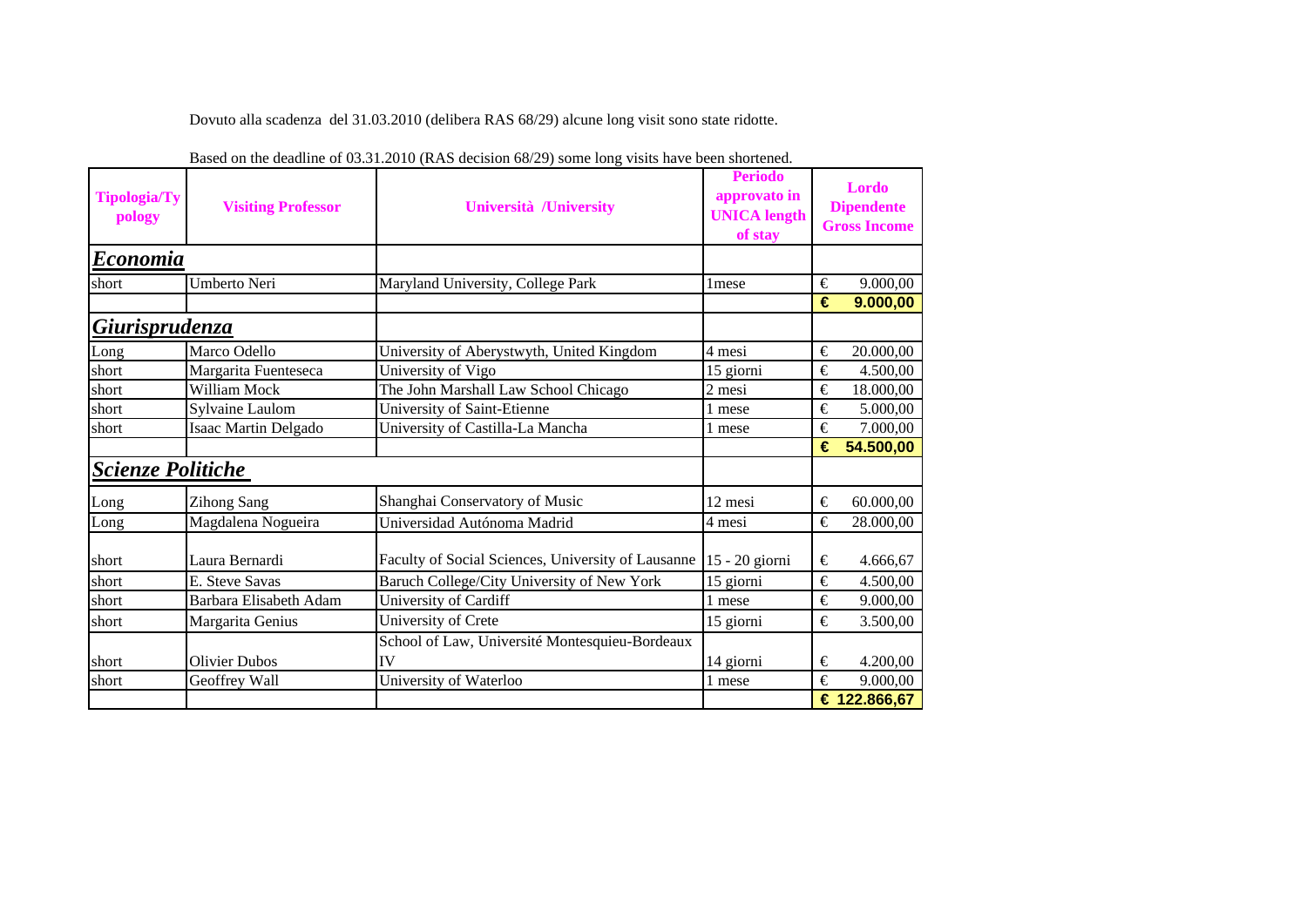| <b>Medicina</b> |                                          |                                                                                                   |            |                       |              |
|-----------------|------------------------------------------|---------------------------------------------------------------------------------------------------|------------|-----------------------|--------------|
| Long            | Matthias Angermeyer                      | University of Leipzig                                                                             | 7 mesi     | €                     | 63.000,00    |
| short           | <b>Francis Ebling</b>                    | University of Nottingham                                                                          | 21 giorni  | €                     | 6.300,00     |
| short           | Angela Sirigu                            | Institut des Sciences Cognitives, CNRS, Lyon                                                      | 1 mese     | €                     | 9.000,00     |
|                 |                                          | Johns Hopkins University, School of Medicine-                                                     |            |                       |              |
| short           | Sevil Yasar                              | <b>Baltimore</b>                                                                                  | $1,5$ mesi | €                     | 10.500,00    |
|                 |                                          | University of Cambridge, UK Institute of Metabolic                                                |            |                       |              |
| short           | Stefano Romeo                            | Science                                                                                           | 1 mese     | $\in$                 | 5.000,00     |
|                 |                                          | Institut d'Investigacions Biomédiques August Pi i<br>Sunyer (IDIBAPS), Bipolar Disorders Program, |            |                       |              |
| short           | Francesc Colom                           | Hospital Clinic-University of Barcelona.                                                          | 3 mesi     | €                     | 21.000,00    |
| short           | Juan Luis Alcazar                        | University of Navarra                                                                             | 15 giorni  | €                     | 3.500,00     |
| short           | <b>Thomas Fryers</b>                     | University of Leicester                                                                           | 15 giorni  | $\overline{\epsilon}$ | 4.500,00     |
|                 |                                          |                                                                                                   |            |                       | € 122.800,00 |
|                 | Dipartimento Farmaco Chimico Tecnologico |                                                                                                   |            |                       |              |
| Short           | <b>Elias Fattal</b>                      | University of Paris Sud 11                                                                        | 15 giorni  | €                     | 4.500,00     |
|                 |                                          | An-Najah National University College of Pharmacy                                                  |            |                       |              |
| Short           | Abdel Naser Zaid                         | <b>Nablus Palestine</b>                                                                           | 3 mesi     | €                     | 21.000,00    |
|                 |                                          |                                                                                                   |            | €                     | 25.500,00    |
|                 | Dipartimento Scienze Chimiche            |                                                                                                   |            |                       |              |
| Long            | <b>Anand Ramanathan</b>                  | Anna University, Chennai                                                                          | 12 mesi    | €                     | 84.000,00    |
| Long            | Aatto Laaksonen                          | <b>Stockholm University</b>                                                                       | 9 mesi     | €                     | 81.000,00    |
|                 |                                          | University of Kent Ingram Building Canterbury                                                     |            |                       |              |
| Short           | Gavin Mountjoi                           | CT2 7NH                                                                                           | 3 mesi     | €                     | 21.000,00    |
|                 |                                          | Sardar Vallabhbhai National Institute of                                                          |            |                       |              |
| Short           | Suban Sahoo                              | Technology (SVNIT), Surat                                                                         | 3 mesi     | €                     | 15.000,00    |
|                 |                                          | Protonic Software, Department n/a Leeds, W.                                                       |            |                       |              |
| Short           | Peter Gans                               | Yorks. England                                                                                    | 21 giorni  | €                     | 6.300,00     |
|                 |                                          |                                                                                                   |            |                       | € 207.300,00 |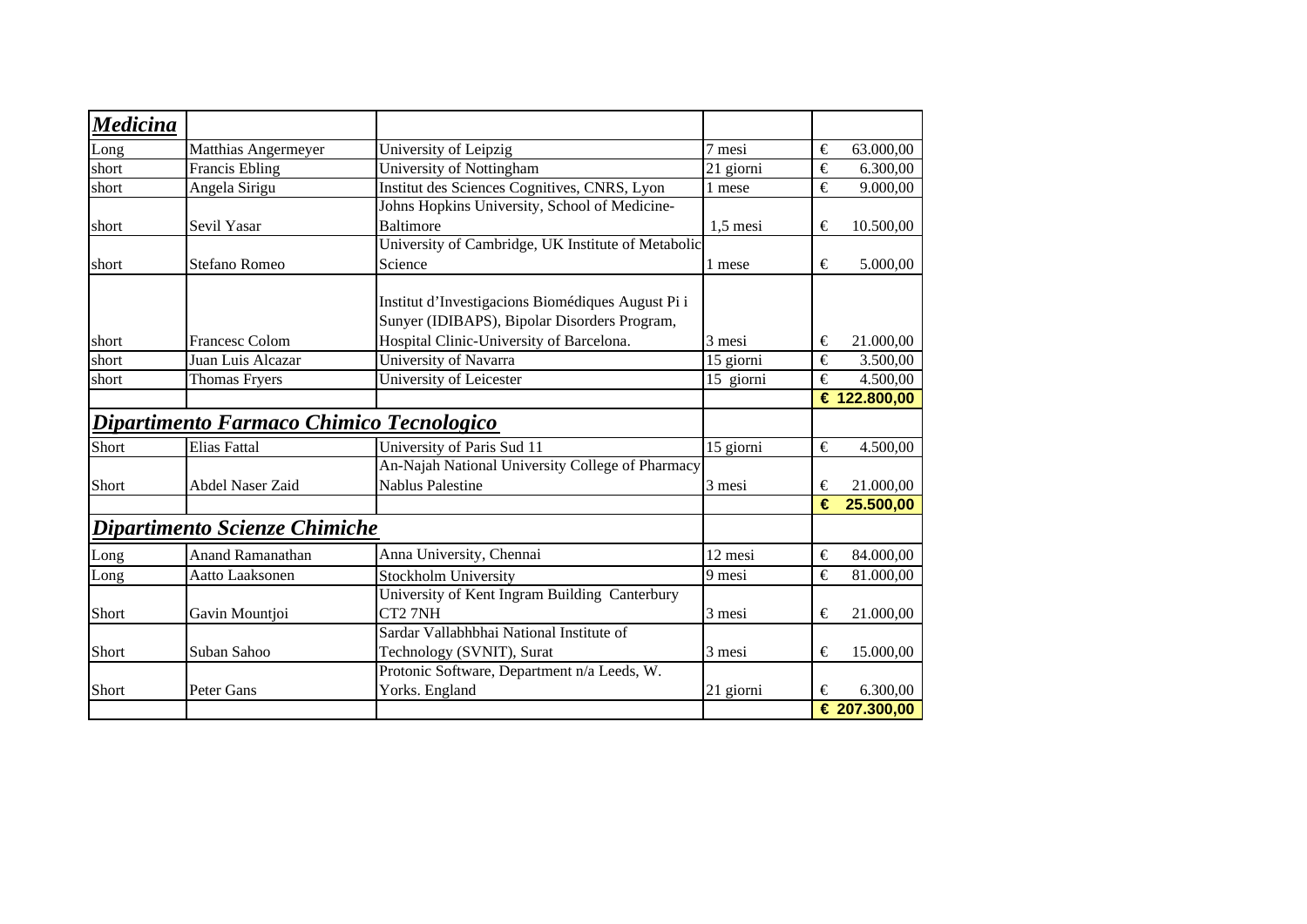|              | Dipartimento di Fisica                       |                                                     |           |   |           |
|--------------|----------------------------------------------|-----------------------------------------------------|-----------|---|-----------|
| Short        | Dirk Zahn                                    | Max-Planck Institute Dresden                        | mese      | € | 7.000,00  |
|              |                                              | Moscow State University Sternberg Astronomical      |           |   |           |
| Short        | <b>Sergey Popov</b>                          | Institute                                           | 2 mesi    | € | 14.000,00 |
| Short        | Letizia Chiodo                               | Universidad del Pais Vasco UPV/EHU                  | l mese    | € | 5.000,00  |
| Short        | Martin Zacharias                             | Jacobs University, Bremen                           | 15 giorni | € | 4.500,00  |
|              |                                              | Commissariat à l'Energie Atomique Direction de      |           |   |           |
|              |                                              | sciences du Vivant                                  |           |   |           |
|              |                                              | IBITEC-S Service de bioénergetique, biologie        |           |   |           |
| Short        | Massimo Marchi                               | structurale et mécanismes                           | 2 mesi    | € | 18.000,00 |
|              |                                              |                                                     |           | € | 48.500,00 |
|              | Dipartimento di Biologia Animale ed Ecologia |                                                     |           |   |           |
|              | <b>Antony James</b>                          |                                                     |           |   |           |
| <b>Short</b> | Underwood                                    | University of Sydney                                | 3 mesi    | € | 27.000,00 |
|              |                                              |                                                     |           |   |           |
| Short        | Patrick Berrebi                              | Institut des Sciences de l'Evolution de Montpellier | 15 giorni | € | 4.500,00  |
|              |                                              |                                                     |           | € | 31.500,00 |
|              | Dipartimento di Biologia Sperimentale        |                                                     |           |   |           |
| Short        | Robert John Mitchell                         | La Trobe University                                 | mese      |   | €7.000,00 |
| Short        | Maria Dominguez                              | University of Puerto Rico                           | 15 giorni |   | €3.500,00 |
|              |                                              |                                                     |           | € | 10.500,00 |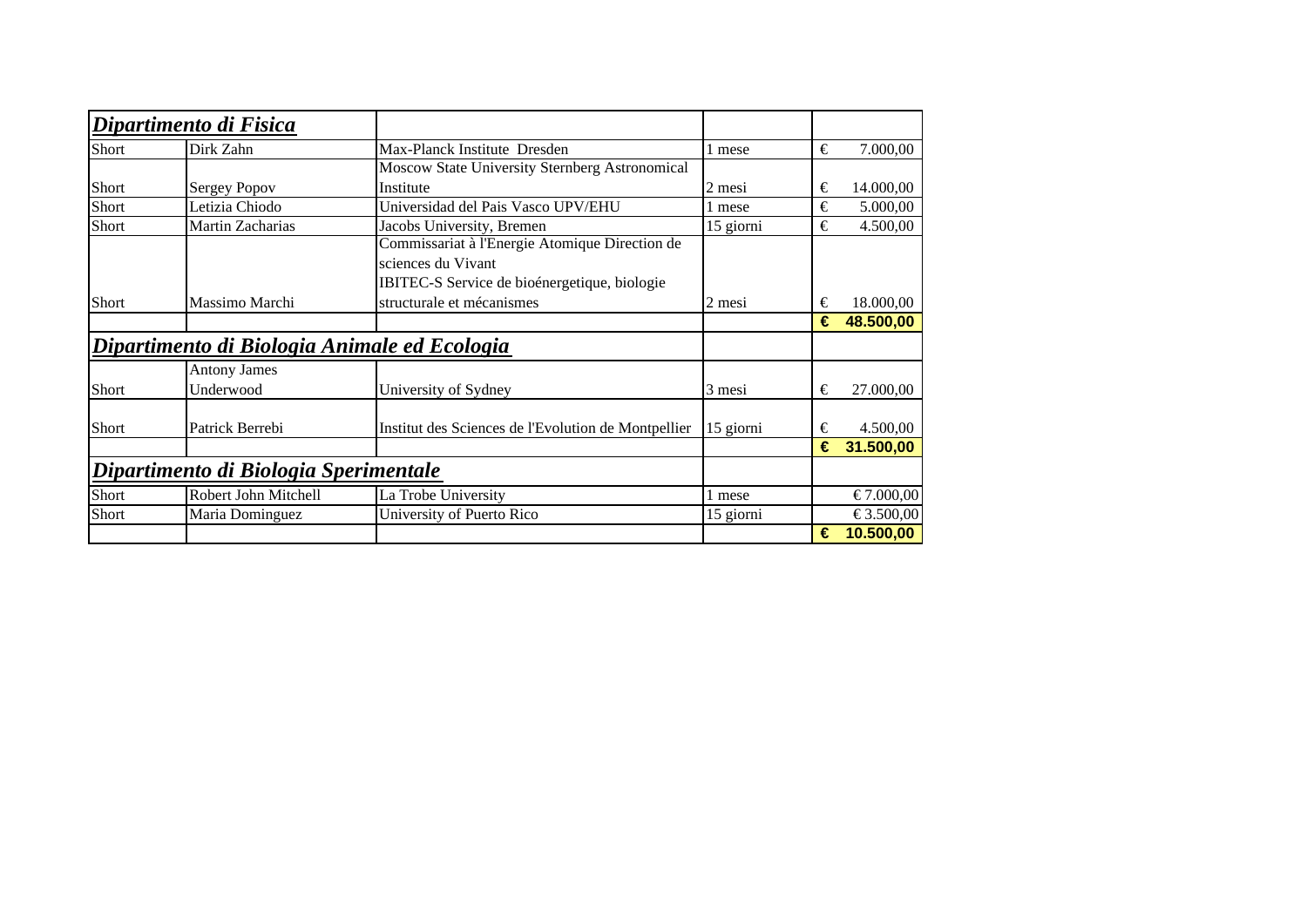|              | Dipartimento di Matematica                      |                                                                        |                  |        |                        |
|--------------|-------------------------------------------------|------------------------------------------------------------------------|------------------|--------|------------------------|
| Long         | Irene Ignazia Onnis                             | Universidade de São Paulo, campus di São Carlos                        | 6 mesi           | €      | 30.000,00              |
|              |                                                 | University of Texas at Arlington and University of                     |                  |        |                        |
| Long<br>Long | Tuncay Aktosun<br>Maria Eugenia<br>Castellanos  | <b>Texas Southwestern Medical Center</b><br>Rey Juan Carlos University | 4 mesi<br>6 mesi | €<br>€ | 36.000,00<br>42.000,00 |
| Short        | Vasile Staicu                                   | University of Aveiro, Portugal                                         | 1 mese           | €      | 9.000,00               |
| Short        | Alexander Philip Dawid                          | University of Cambridge                                                | 1 mese           | €      | 9.000,00               |
| Short        | Marc Van Barel                                  | Katholieke universitet Leuven                                          | 15 giorni        | €      | 4.500,00               |
| Short        | <b>Sylvestre Gallot</b>                         | Université de Grenoble                                                 | 15 giorni        | €      | 4.500,00               |
| Short        | Amine Hadjar                                    | Universite de Haute Alsace, Mulhouse                                   | 15 giorni        | €      | 3.500,00               |
| Short        | Gabriele La Nave                                | Yeshiva University                                                     | 1 mese           |        | €7.000,00              |
|              |                                                 |                                                                        |                  |        | € 145.500,00           |
|              | Dipartimento di Scienze e Tecnologie Biomediche |                                                                        |                  |        |                        |
| Short        | Roberto Flores Arzù                             | Universidad de San Carlos de Guatemala, USAC.                          | 30 giorni        | €      | 7.000,00               |
| Short        | Boris Klempa                                    | Charite - School of Medicine, Humboldt University<br>Berlin            | 3 settimane      | €      | 3.500,00               |
| Short        | Mariana Dabeva                                  | Albert Einstein College of Medicine, Bornx                             | 3 mesi           | €      | 21.000,00              |
| Short        | Joseph Banoub                                   | Memorial University of St. John's, Nefoundland                         | 1 mese           | €      | 9.000,00               |
|              |                                                 |                                                                        |                  | €      | 40.500,00              |
|              | Dipartimento di Scienze della Terra             |                                                                        |                  |        |                        |
| Short        | <b>Richard Wanty</b>                            | <b>U.S. Geological Survey</b>                                          | 75giorni         |        | €22.500,00             |
| Short        | Paolo Antonelli                                 | University of Wisconsin - Madison                                      | 3 mesi           |        | €15.000,00             |
|              |                                                 |                                                                        |                  |        |                        |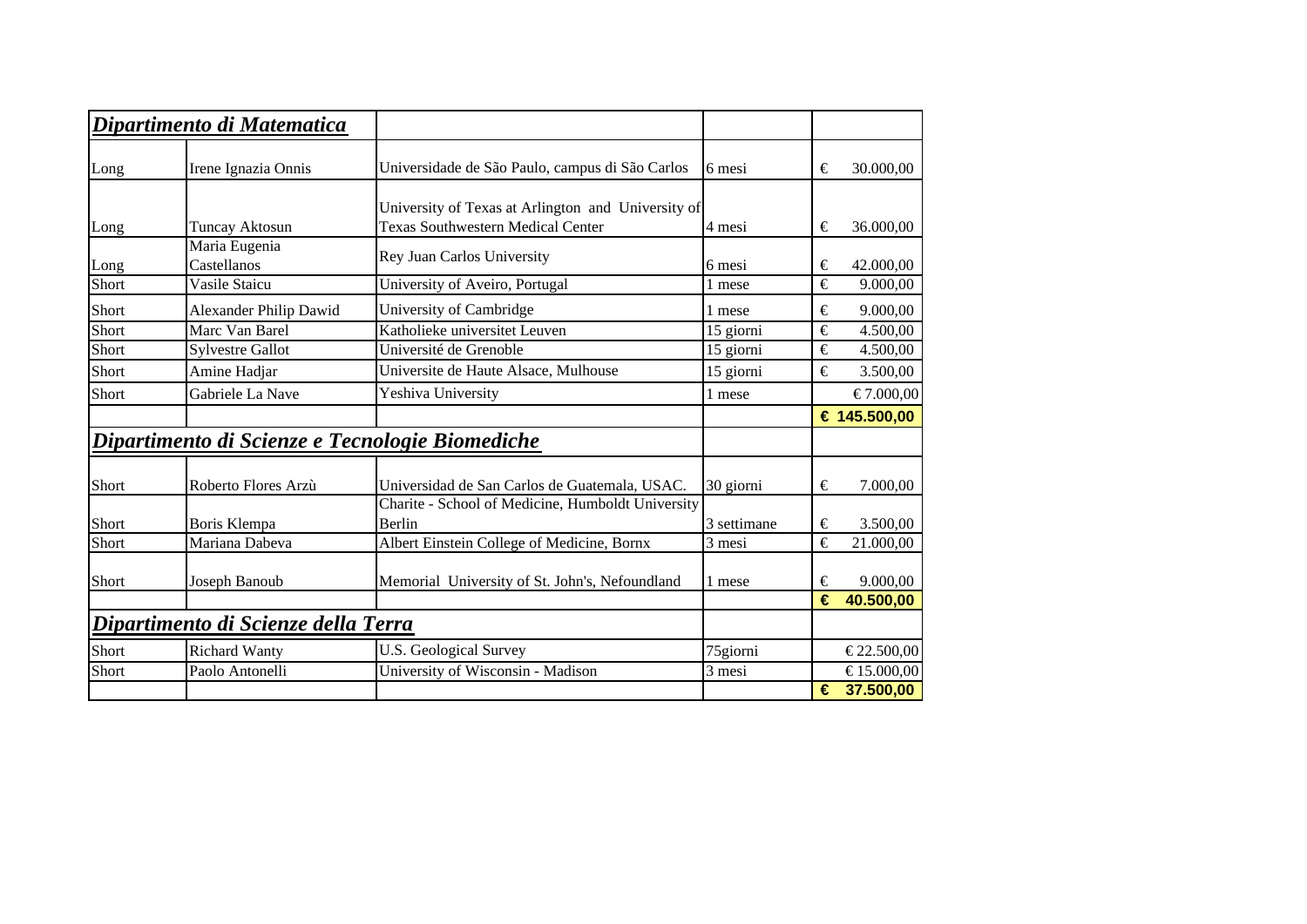|                   |                         | Scuola di dottorato sc. morfologiche e neuroscienze           |                           |                       |                       |
|-------------------|-------------------------|---------------------------------------------------------------|---------------------------|-----------------------|-----------------------|
| Long              | <b>Martin Kavaliers</b> | University of Western Ontario                                 | 4 mesi                    | €                     | 36.000,00             |
| Long              | Elena Choleris          | University of Guelph, Ontario, Canada                         | 5 mesi                    | €                     | 35.000,00             |
|                   |                         | Niigata University Graduate School of Medical and             |                           |                       |                       |
| Short             | Tatsuo Ushiki           | Dental Sciences, Nigata                                       | 1.5 mesi                  | €                     | 13.500,00             |
| Short             | Steven R. Goldberg      | Department of Health and Human Services                       | 1.5 mesi                  | €                     | 13.500,00             |
|                   |                         | Neuroscience and Physiology at the Sahlgrenska                |                           |                       |                       |
| Short             | Jorgen Ekstrom          | Academy, University of Gothenburg                             | 15 giorni                 | €                     | 4.500,00              |
| <b>Ingegneria</b> |                         |                                                               |                           |                       |                       |
| Long              | Jose Romagnoli          | Louisiana State University                                    | 4 mesi                    | €                     | 36.000,00             |
|                   |                         | Research Center CICESE (Cientor de Investigacion              |                           |                       |                       |
| Long              | <b>Yury Orlov</b>       | Cientifica y Educacion Superior de Ensenada)                  | 7 mesi                    | €                     | 63.000,00             |
| Long              | Valeriy Buryachenko     | University of Dayton Research Institute (UDRI)                | 9.5 mesi                  | €                     | 66.500,00             |
| Long              | Jeffrey Melton          | University of New Hampshire, Durham, NH, USA                  | 6 mesi                    | €                     | 42.000,00             |
|                   |                         | Zhejiang University, Department of Systems                    |                           |                       |                       |
| Long              | Zhiyun Lin              | Science and Engineering,<br>College of Electrical Engineering | 4 mesi                    | €                     | 20.000,00             |
| Long              | Vlad Popescu            | University Transilvania of Brasov / Romania                   | 1 semestre                | €                     | 30.000,00             |
| short             | Wieslaw J. Staszewski   | <b>University of Sheffield</b>                                | 15 giorni                 | $\in$                 | 4.500,00              |
| short             | Nicholai Banichuk       | Russian Academy of Sciences                                   | 15 giorni                 | €                     | 4.500,00              |
| short             | Chandra Bhat            | The University of Texas at Austin                             | 1 mese                    | $\overline{\epsilon}$ | 9.000,00              |
| short             | Alexei Gaivoronski      | Norwegian University of Science and Technology                | 1 mese                    | €                     | 9.000,00              |
| short             | Claudio Paniconi        | University of Quebec                                          | $\overline{3}$ mesi       | €                     | 21.000,00             |
|                   | Alexander Borisovich    |                                                               |                           |                       |                       |
| short             | Movchan                 | University of Liverpool                                       | 1 mese                    | €                     | 9.000,00              |
| short             | <b>Andrew Martin</b>    | University College London                                     | $\overline{2x}$ 15 giorni | €                     | 7.000,00              |
| short             | Nicola Lai              | Case Western Reserve University, CWRU                         | 21 giorni                 | €                     | 3.500,00              |
| short             | <b>Bekele Abebe</b>     | Addis Ababa University                                        | $\overline{3}$ mesi       | €                     | 21.000,00             |
| short             | Alison Brown            | <b>Cardiff University</b>                                     | 21 giorni                 | $\overline{\epsilon}$ | $\overline{4.900,00}$ |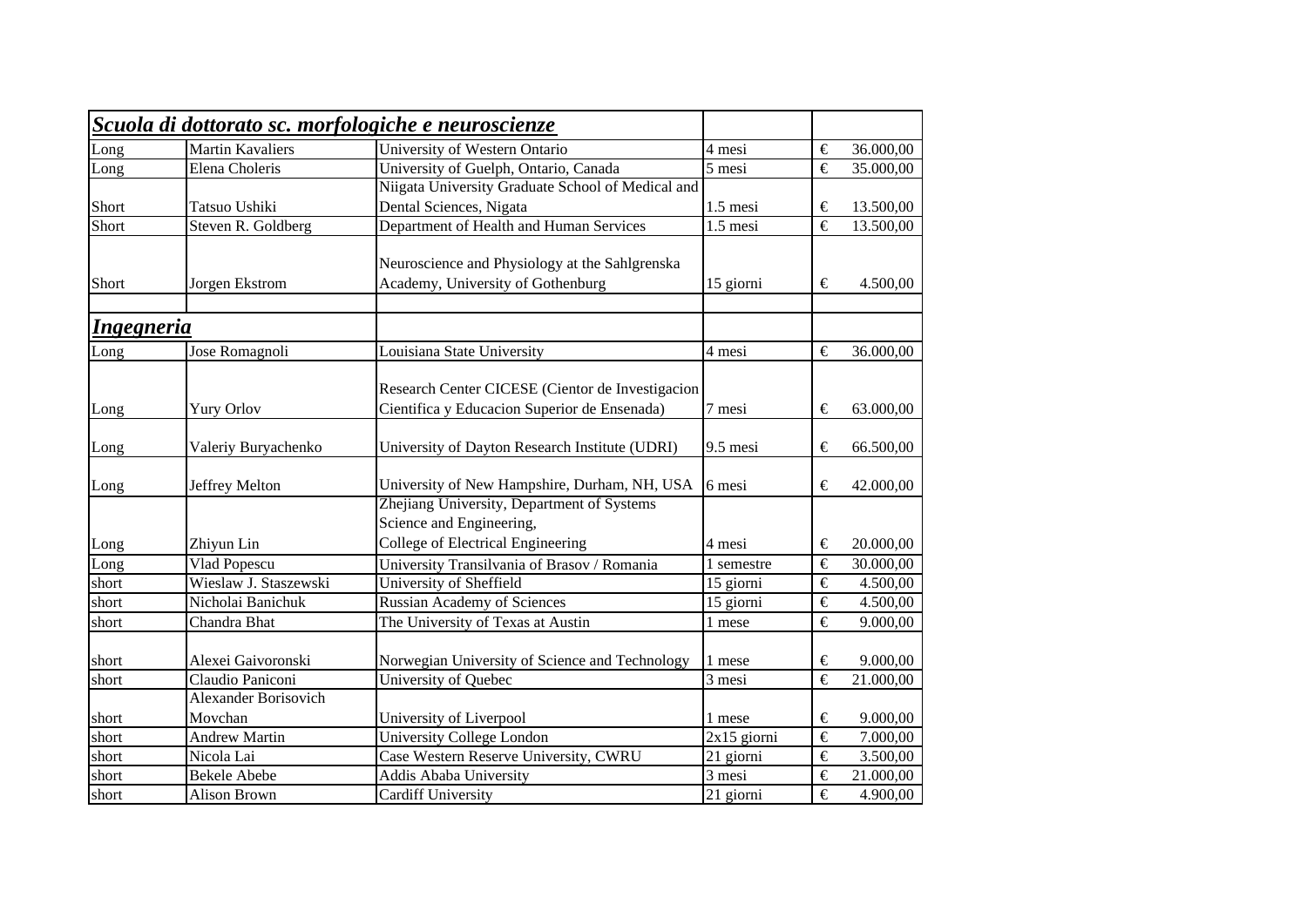|                     |                         | Bangor University, UK School of Computer           |                     |                       |
|---------------------|-------------------------|----------------------------------------------------|---------------------|-----------------------|
| short               | Ludmila Kuncheva        | Science                                            | 15 giorni           | 3.500,00<br>€         |
| short               | Enrique Vivoni          | Arizona State University                           | $\overline{2}$ mesi | €<br>14.000,00        |
| short               | <b>Sebastien Marcel</b> | Idiap research institute                           | 15 giorni           | €<br>3.500,00         |
| short               | Norman Poh              | University of Surrey                               | 15 giorni           | €<br>2.500,00         |
|                     |                         |                                                    |                     | € 374.400,00          |
| <u>Architettura</u> |                         |                                                    |                     |                       |
| Long                | Carmen Fiol             | Arriola&Fiol arquitectes                           | 6 mesi              | €<br>42.000,00        |
|                     |                         | Technical University Eindhoven and Technical       |                     |                       |
| Long                | <b>Ruth Baumeister</b>  | <b>University Delft</b>                            | 8 mesi              | €<br>56.000,00        |
|                     | Stefano Rabolli         | <b>Architectural Association</b>                   |                     |                       |
| Long                | Pansera                 |                                                    | 6 mesi              | 30.000,00<br>€        |
| Long                | Elena Pascolo           | Architectural Association, London                  | 6 mesi              | €<br>30.000,00        |
|                     |                         | Scuola Tecnica Superiore di Architettura di        |                     |                       |
| Long                | Joao Rocha              | Navarra                                            | 6 mesi              | 42.000,00<br>€        |
| short               | Jaime Migone            | Universidad Internacional SEK Chile                | 17 giorni           | €<br>5.100,00         |
| short               | Christophe Girot        | ETH Zurich                                         | 2 mesi              | €<br>18.000,00        |
|                     | Francisco Josè Mangado  | Escuela Superior de Arquitectura de la Universidad |                     |                       |
| short               | Beloqui                 | de NavarraYale University School of Architecture   | 15 giorni           | €<br>4.500,00         |
| short               | Gabriel Verd Gallego    | Solinas + Verd Arquitectos studio, Seville         | $1,5$ mesi          | €<br>13.500,00        |
| short               | Tobia Zordan            | Tongji University, Shanghai                        | 21 giorni           | €<br>4.900,00         |
| short               | Bruno Briseghella       | <b>Fuzhou University</b>                           | 21 giorni           | €<br>4.900,00         |
| short               | Martino Tattara         | Berlage Institute Rotterdam                        | 1 mese              | €<br>5.000,00         |
|                     |                         | Faculty of Architecture - Delft University of      |                     |                       |
| short               | Stefano Milani          | Technology                                         | 1 mese              | €<br>5.000,00         |
|                     |                         | Escuela Tecnica Superior de Arquitectura de        |                     |                       |
| short               | Salvador Perez Arroyo   | Madrid                                             | 15 giorni           | 4.500,00<br>€         |
|                     |                         |                                                    |                     | $\sqrt{6}$ 265.400,00 |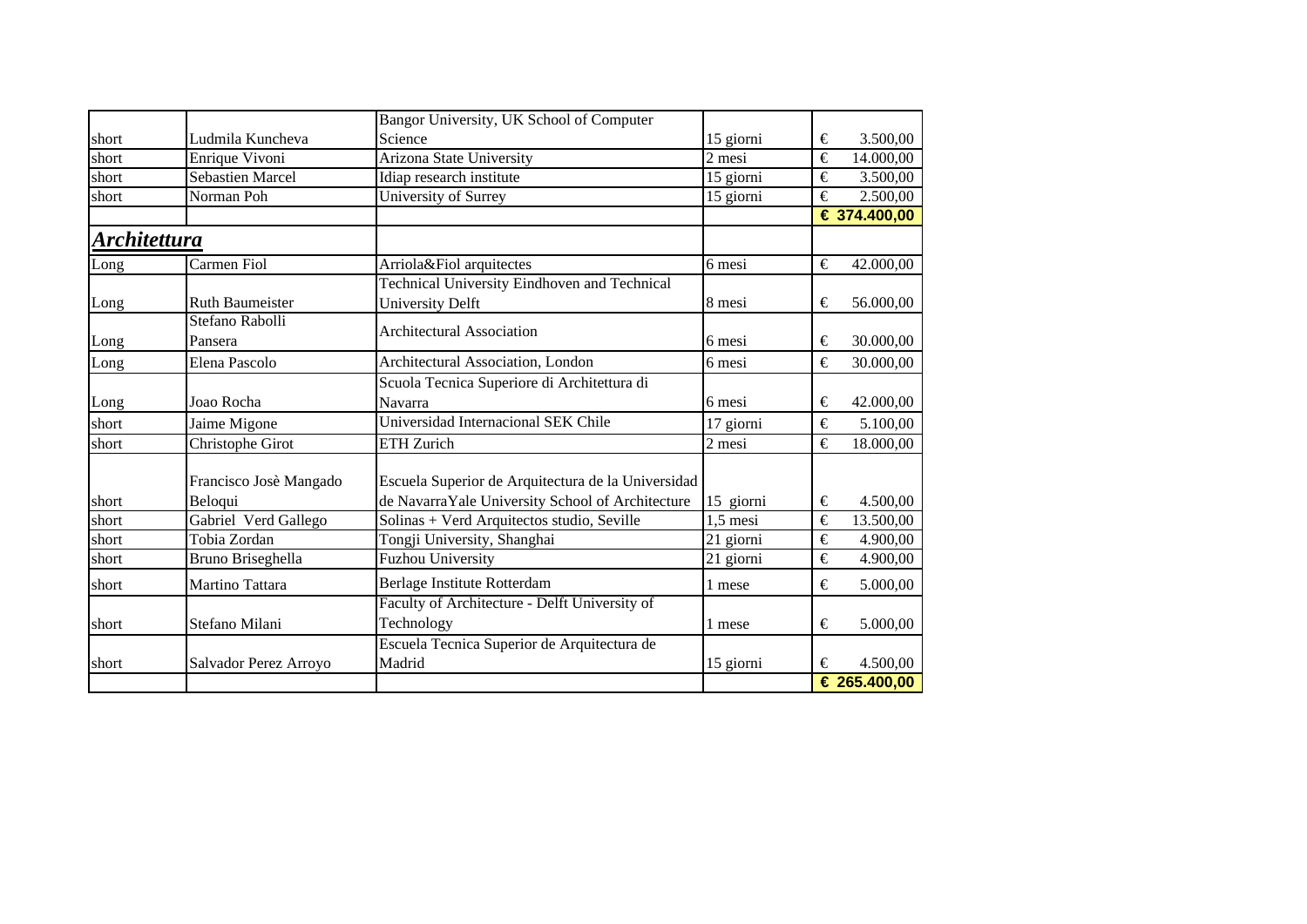|       | Lingue e Letterature Straniere           |                                                    |             |   |             |
|-------|------------------------------------------|----------------------------------------------------|-------------|---|-------------|
|       |                                          | University of Orleans Faculté des Lettres, Langues |             |   |             |
| short | Dominique Marcais                        | et Sciences Humaines                               | 1 mese      | € | 9.000,00    |
| short | Philip Baldi                             | Penn State University                              | 15 giorni   | € | 4.500,00    |
|       |                                          | Lavorato a contratto con università italiane e     |             |   |             |
|       |                                          | americane (Suor Orsola di Napoli, Fordham          |             |   |             |
| short | Filippo La Porta                         | University, New York)                              | 1 mese      | € | 9.000,00    |
|       |                                          | Harvard University Dep. Of Romance Languages       |             |   |             |
| short | Giuliana Adamo                           | and Literatures                                    | 3 mesi      | € | 21.000,00   |
| short | Maria Bonaria Urban                      | Universiteit Van Amsterdam                         | 15 giorni   | € | 2.500,00    |
| short | Vittorio Dell'Aquila                     | Forskningscentrum för Europeisk Flrspråkighet      | 3 settimane | € | 3.500,00    |
| short | Kßlmßn Faluba                            | Università Eötvös Loránd di Budapest               | 15 giorni   | € | 3.500,00    |
|       |                                          |                                                    |             | € | 53.000,00   |
|       | Dipartimento di linguistica e stilistica |                                                    |             |   |             |
| short | <b>Thomas Stolz</b>                      | University of Bremen                               | 6 settimane | € | 13.500,00   |
|       |                                          |                                                    |             | € | 13.500,00   |
|       | Lettere e Filosofia                      |                                                    |             |   |             |
| short | Remo Bodei                               | University of California Los Angeles UCLA          | 15 giorni   | € | 4.500,00    |
|       | Pedro Manuel                             |                                                    |             |   |             |
| short | Cattedra Garcia                          | University of Salamanca, Spain                     | 2 mesi      | € | 18.000,00   |
| short | <b>Richard Trachsler</b>                 | Georg-August-Universität Göttingen                 | 21 giorni   | € | 6.300,00    |
| short | Marco Pasi                               | Università di Amsterdam (UvA)                      | 1 mese      | € | 7.000,00    |
| short | Hanna Scolnicov                          | The Hebrew university of Jerusalem                 | 15 giorni   | € | 3.500,00    |
|       |                                          |                                                    |             |   |             |
| short | Stefano Mula                             | Middlebury College, Middlebury, VT, USA            | 3 mesi      | € | 21.000,00   |
|       | Maria del Carmen Martinez                | Facultad de Estudios Superiores Acatlán-UNAM       |             |   |             |
| short | Toriz                                    | (Faculty of Higher Education (FES) Acatlán)        | 2 mesi      |   | 10.000,00   |
|       |                                          |                                                    |             |   |             |
|       |                                          |                                                    |             |   | € 70.300,00 |